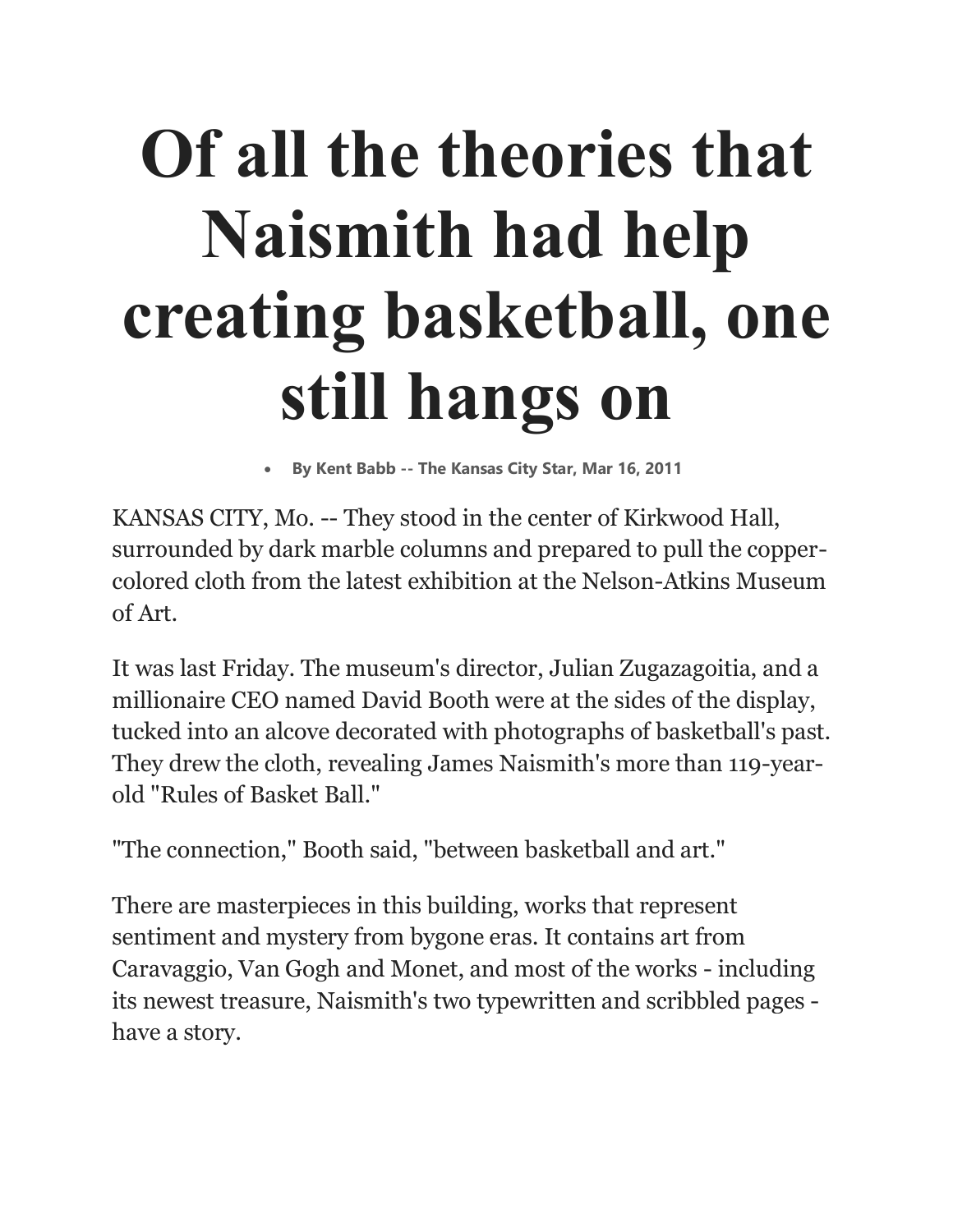Children learn this story in elementary schools, and in the heartland, where Naismith brought the game to Lawrence, Kan., this legend is sacred: In December 1891, Naismith tacked his rules to a bulletin board at the YMCA in Springfield, Mass., giving life to a game that became a national phenomenon. Now every dribble during this week's Big 12 tournament and in games across the country can be traced to Naismith and that gym in Springfield.

But there's a family that maintains that their grandfather had more to do with basketball's early days than he's credited for. There's even a 60-year-old book that suggests a man from Herkimer, named Lambert Will, not Naismith, was the game's actual inventor.

Will's family says Lambert Will did not invent the game, but the conspiracy theories haven't dried up.

Ian Naismith, the grandson of the man who wrote those 13 original rules, has fought these theories for decades. The constant swatting of the rumors even contributed to his decision last year to put the rules up for auction, where they sold in December to Booth and his wife for \$4.3 million.

"I'm tired of it," Naismith said. "I want Herkimer out of my life."

## **A bit of help**

This much is certain: Lambert Will liked to tinker.

Even as a teenager, he would spend hours examining things and working on projects, trying to make something from nothing.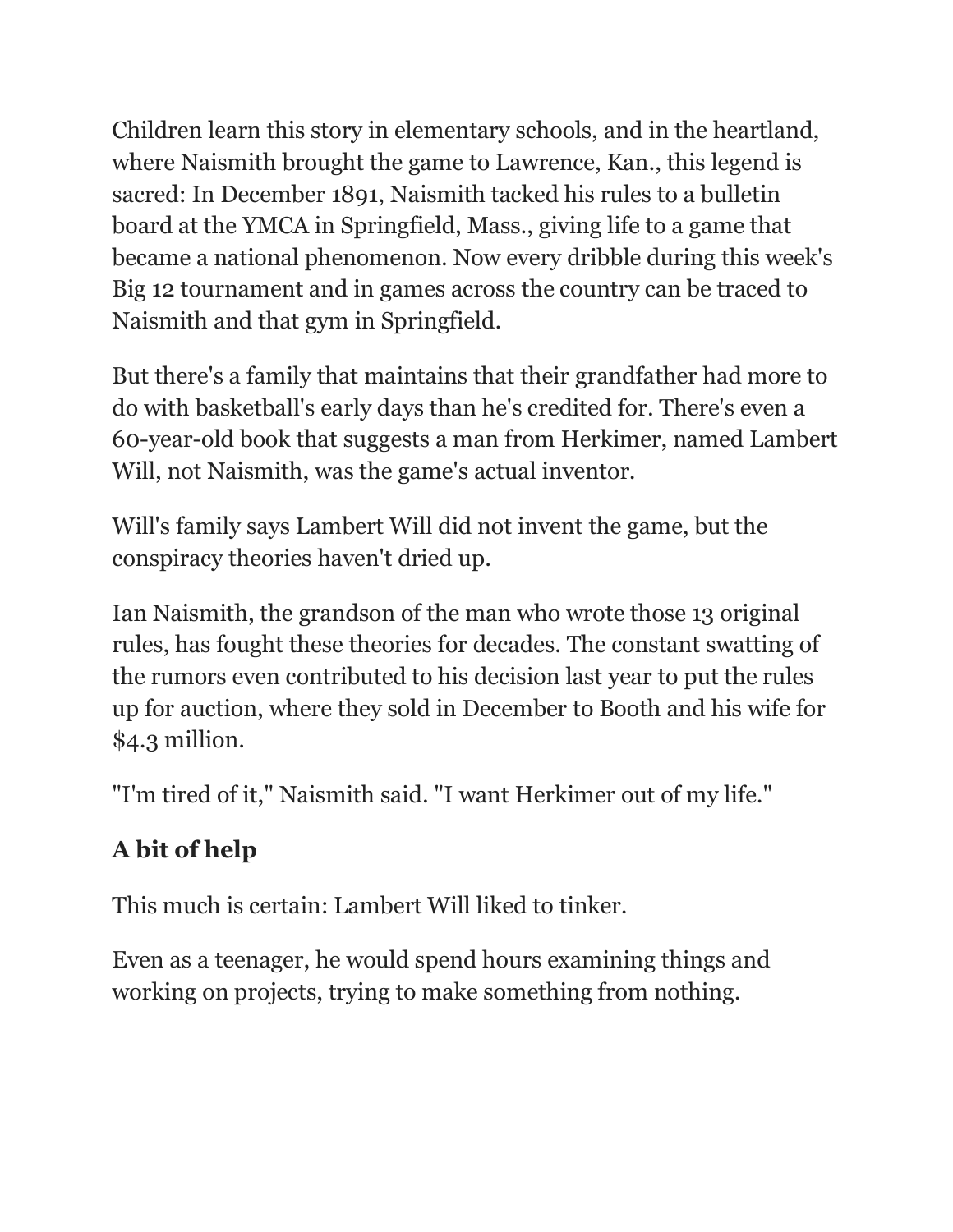As always, the years yield stories and legends, passed through the generations and commemorated in scrapbooks. Family members still share them with pride.

At 16, Will helped develop a bicycle that another rider took on the first cross-country ride. Later he was a soldier in the Spanish-American War, and only a bout of yellow fever kept him from following Teddy Roosevelt up San Juan Hill. He was a mechanic and an artist, a leader and an athlete.

Will's descendants tell a story now about how an aging Will, pushing 70 and barely 140 pounds, bet a room of young firefighters that he could take a 16-pound turkey and hold it at arm's length longer than anyone. The youngsters took the bet, and then Will took their money.

There's one story, however, that the Wills can't endorse.

According to Herkimer native Frank Basloe's 1952 book, "I Grew Up With Basketball," a 19-year-old Will, then a volunteer at the Herkimer YMCA, sent letters to other recreation directors in the Northeast, explaining the rules for a new game.

Basloe contends Will organized a team in the fall of 1891, before Naismith is believed to have played the first game in Springfield, Mass., on Dec. 21 of that year.

There's also a photograph of the Herkimer basketball team, Will standing in the center, and a date - "91-92" - scrawled on the ball in white ink, suggesting Will played a game before Naismith.

Rick Will said his grandfather was an impressive man, but even he doesn't believe Lambert Will invented the game.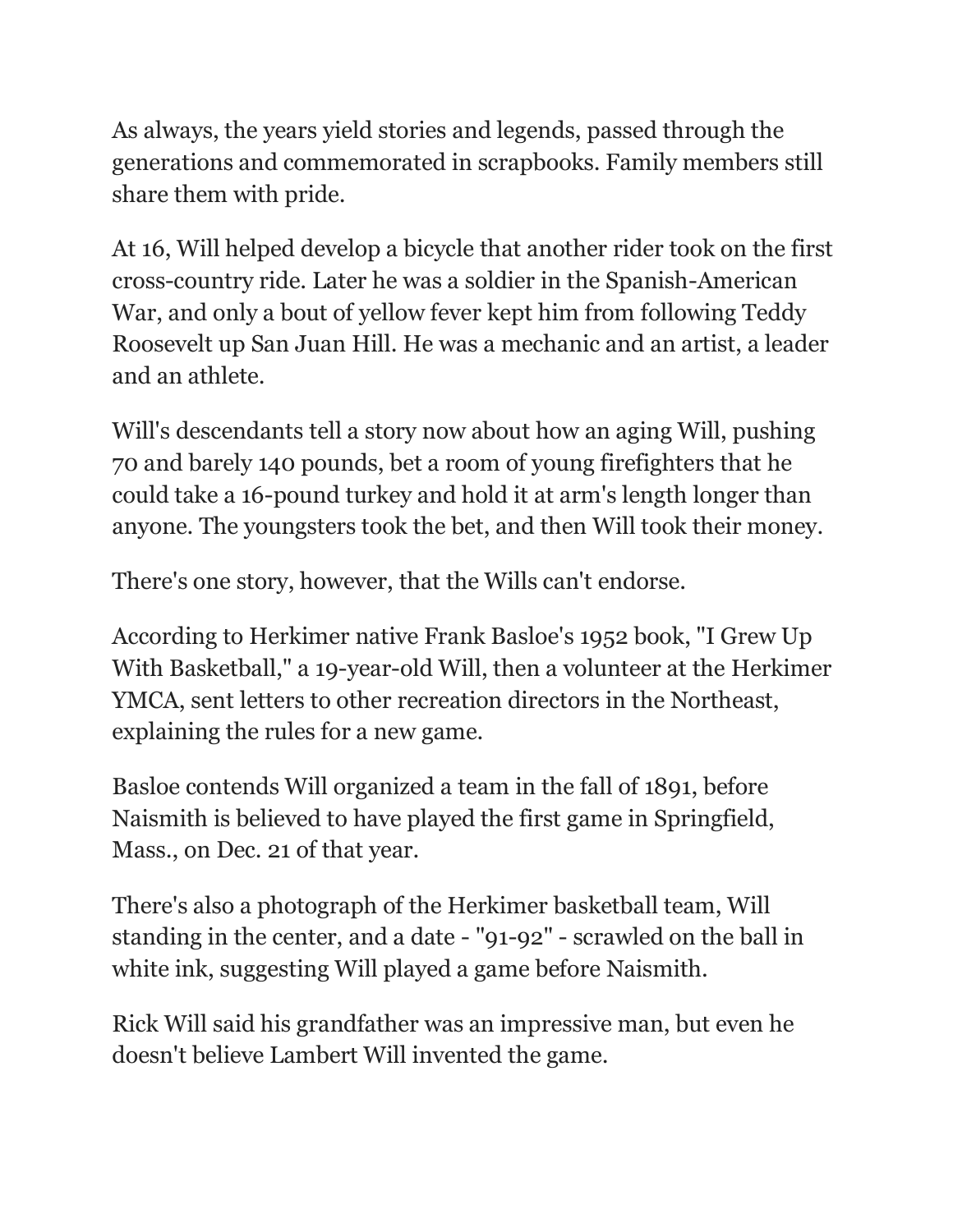"That was Naismith's idea," said Rick Will, 62. "He never denied that."

Rick and his younger brother Lawrence remember hearing the stories that their grandfather helped shape the game, but Rick said his influence was limited to improvements - not inventions. Lawrence and Rick say their childhoods were filled with stories about their grandfather, including one about how he once received a letter from Naismith, asking for help developing a new kind of game.

They say Lambert Will responded with a few suggested rules. The family believes some of those suggestions - the ability to pass the ball instead of rolling it across the court, for instance, or cutting the bottom out of the peach baskets - made it onto the list of 13 rules being displayed through May at the Nelson-Atkins Museum of Art.

"He came up with some ideas," Lawrence Will said, "but I suspect he wasn't the only one."

## **Naismith stands alone**

Ian Naismith says that Lambert Will had nothing to do with the invention of basketball and that Herkimer's influence has been exaggerated. He believes that Will simply witnessed a game long after James Naismith organized a team, and when Will introduced the sport to Herkimer, he was credited by the townspeople as its inventor.

"We know the story," said Ian Naismith, 72. "I hear 'em all, son."

Before long he's screaming, out of breath.

"I'm ready to kick some a--," he said. "I will hurt somebody. Whoever says it can face me, and I'm 260 pounds."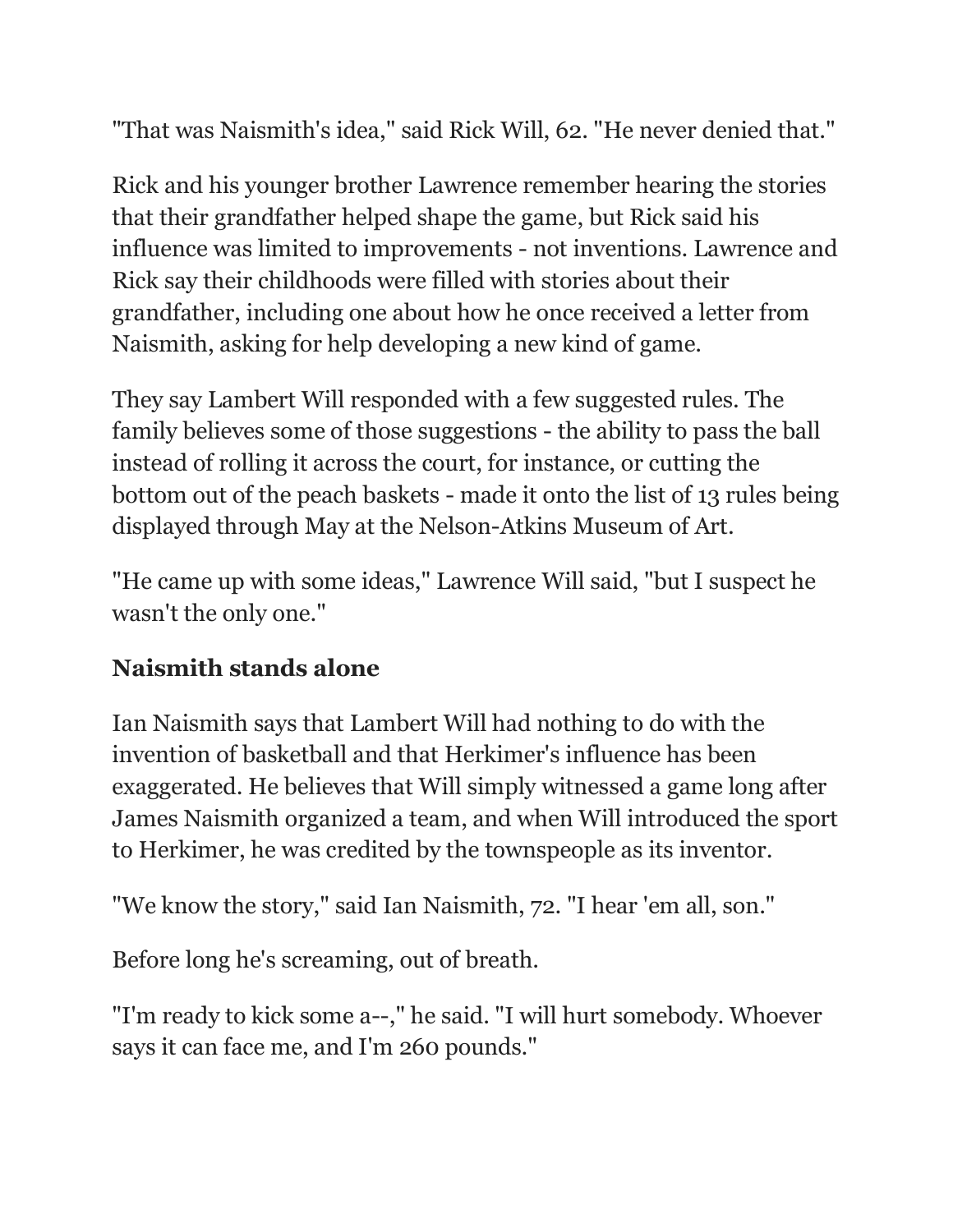Naismith says he has heard the stories for years. His grandfather heard them, too. James Naismith tried to laugh off the hoaxes and the pretenders, from Herkimer to Japan, and Ian Naismith says this one is no different. Except that it hasn't died.

Two brothers, self-proclaimed historians George and Darril Fosty, have subscribed to Basloe's theory and are currently trying to prove the game was Lambert Will's invention.

David Booth listens to the abridged version of Basloe's theory. Did he pay a fortune for typewritten evidence of a lie? And what about that smudge on the bottom of the second page, in plain view now, where Naismith first dated the document "February 1892" before trying to erase it to write an earlier date, "December 1891," in its place? The original characters are faded but legible.

Booth attributes the altered date to Naismith trying to be precise months after typing the rules, saying: "We're comfortable. That doesn't even make my eyebrows rise at all. That's just the kind of nonsense you hear a lot of times."

But to Ian Naismith, this is more than a theory. These are fighting words.

"This is the first family of basketball," he said. "Don't call my grandfather a liar."

## **Seeking honor**

Rick Will would like to see his grandfather honored alongside Naismith. He says that his grandmother, Mary, crocheted the first basketball net and that the first rim was cast in an ironworks in Herkimer.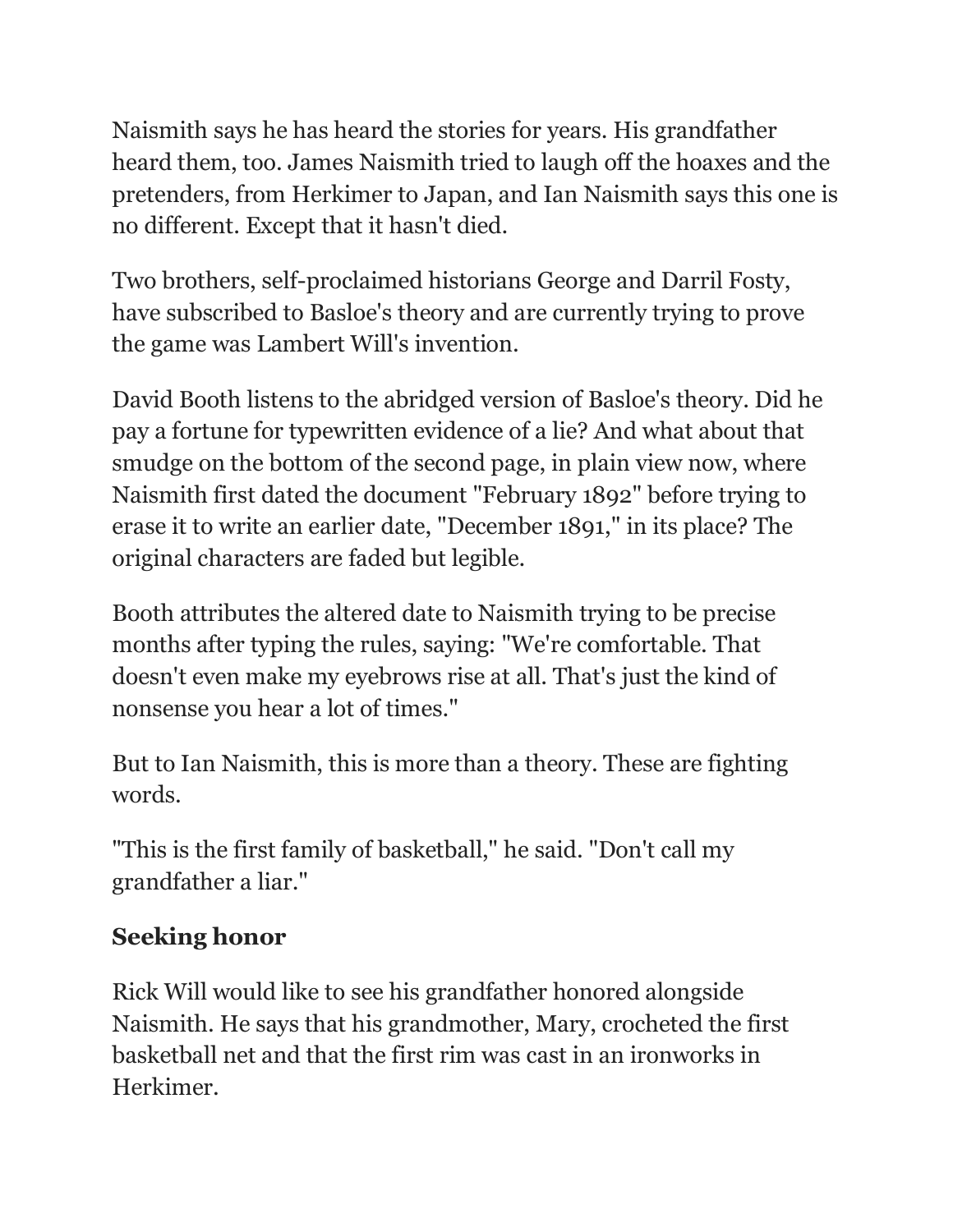"I'm sure - more than sure - that my grandfather had a lot to do with the history of basketball," he said. "He (Naismith) invented the idea. He just didn't invent the whole game. There's plenty of room for skepticism."

Lawrence says he once sat next to his grandfather during a high school basketball game in Cazenovia, N.Y. It was the early 1960s. The old man didn't say much. Instead of insisting that this was the game he created, Lambert Will sat in the bleachers and lamented that players just weren't as tough as they used to be; that there was too much scoring.

Many of the details of that memory faded, covered and dusty after so many years. When that much time has passed and witnesses are mostly gone, there's not much difference between the truth and a good story - a moment in time whose handle becomes more difficult to hold on to as time passes.

"Who knows what's really true and what's not?" Lawrence said. "A lot of the history that kids read in books, let's face it, it's just not true. It gets changed. It gets lost. It gets reinvented and claimed.

"We all wish we knew the exact thing. I just wish my grandfather got a little more credit than he did. Who deserves more credit? Who did what? Who will ever know?"

---

(c) 2011

Visit The Star Web edition on the World Wide Web at **[http://www.kansascity.com](http://www.kansascity.com/)**.